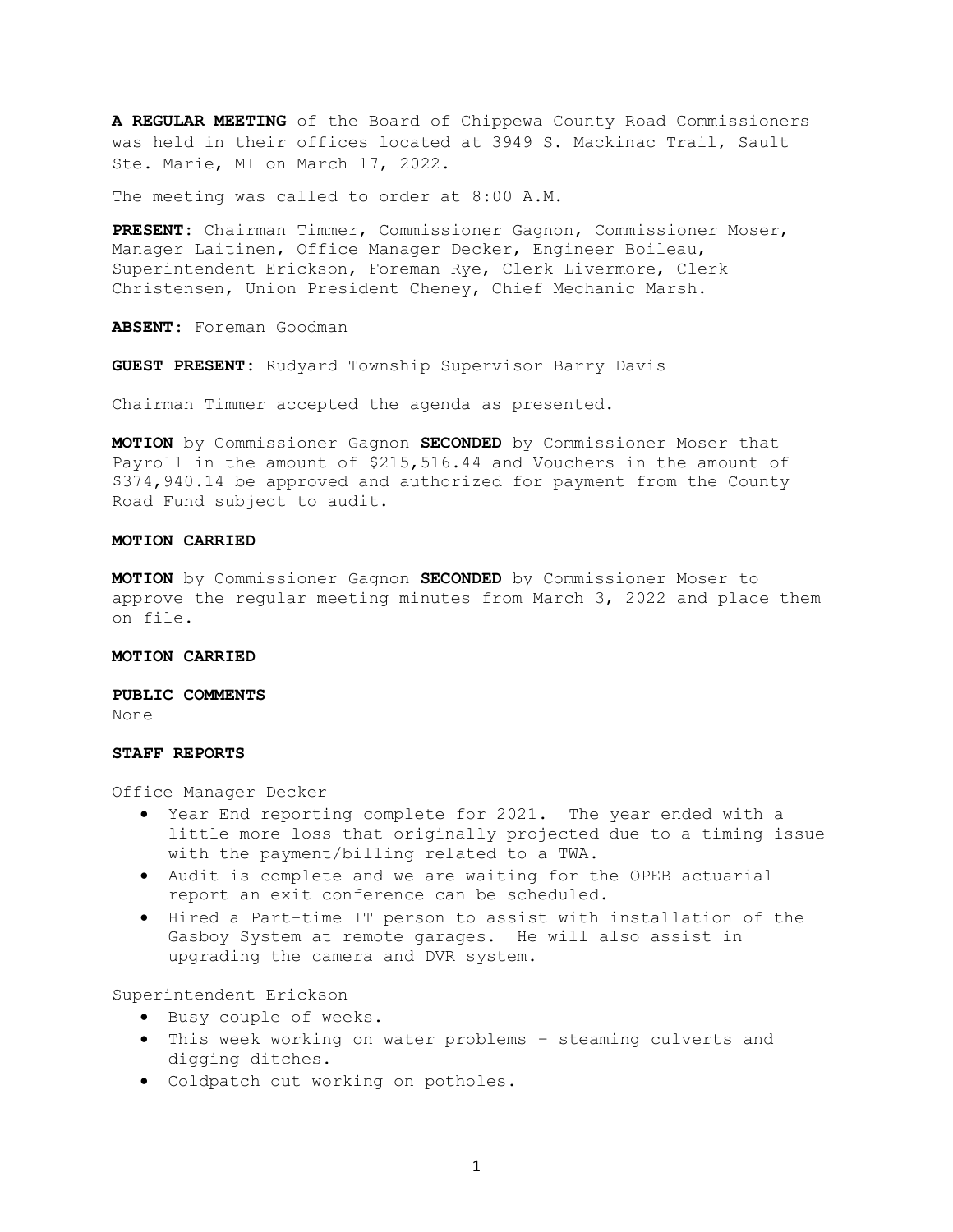Foreman Goodman

• No Report.

Foreman Rye

• Same as the Sault. Thank you to the crew for working in the rainstorm two weeks ago.

Engineer Boileau

• Nothing new to report.

Clerk Christensen

• Working on scheduling annual training.

Union President Cheney

• Nothing new to Report.

Payroll/H.R./Board Clerk Livermore

- Worked on the State Trunkline historical data for Chippewa County as part of the working being done on the Inflationary Subcommittee.
- Registered both clerks for the CRASIF Workers Compensation certification course. This is a one day course with exam taking place in Frankenmuth the day before the F&HR Conference.
- Appointed by Melissa Williams (chair for F&HR) to lead a mentoring program for new road commission employees. Lisa Powell from Iron County volunteered to assist with finance mentoring. As we develop this, more information will come.

Chief Mechanic Marsh

- One of the mechanics, while out on medical leave, found a sander at an auction site in great condition. It's an older sander but in solid condition and the road commission was able to purchase it for a reasonable price.
- Working with Manager Decker on needs for equipment and parts for next winter to have a stock of consumables.

## **MANAGER'S REPORT**

- Highway conference went well. Attendance was down from two years ago, but still well attended. Legislative banquet went well. Representative O'Malley (Chair of the Transportation Committee) spoke about the gas tax holiday bill and provided verbal assurances that overall road commission funding would not be negatively impacted (the funding would be back-filled). The Governor has signed a letter supporting a gas tax holiday at the federal level.
- The House passed the Federal Aid buy-out bill. It has been sent to the senate. Discussion ensued.
- Received a note from the liability pool regarding the Michigan catastrophic claims refunds. CCRC is scheduled to receive a refund of approximately \$40k for our 100 trucks insured.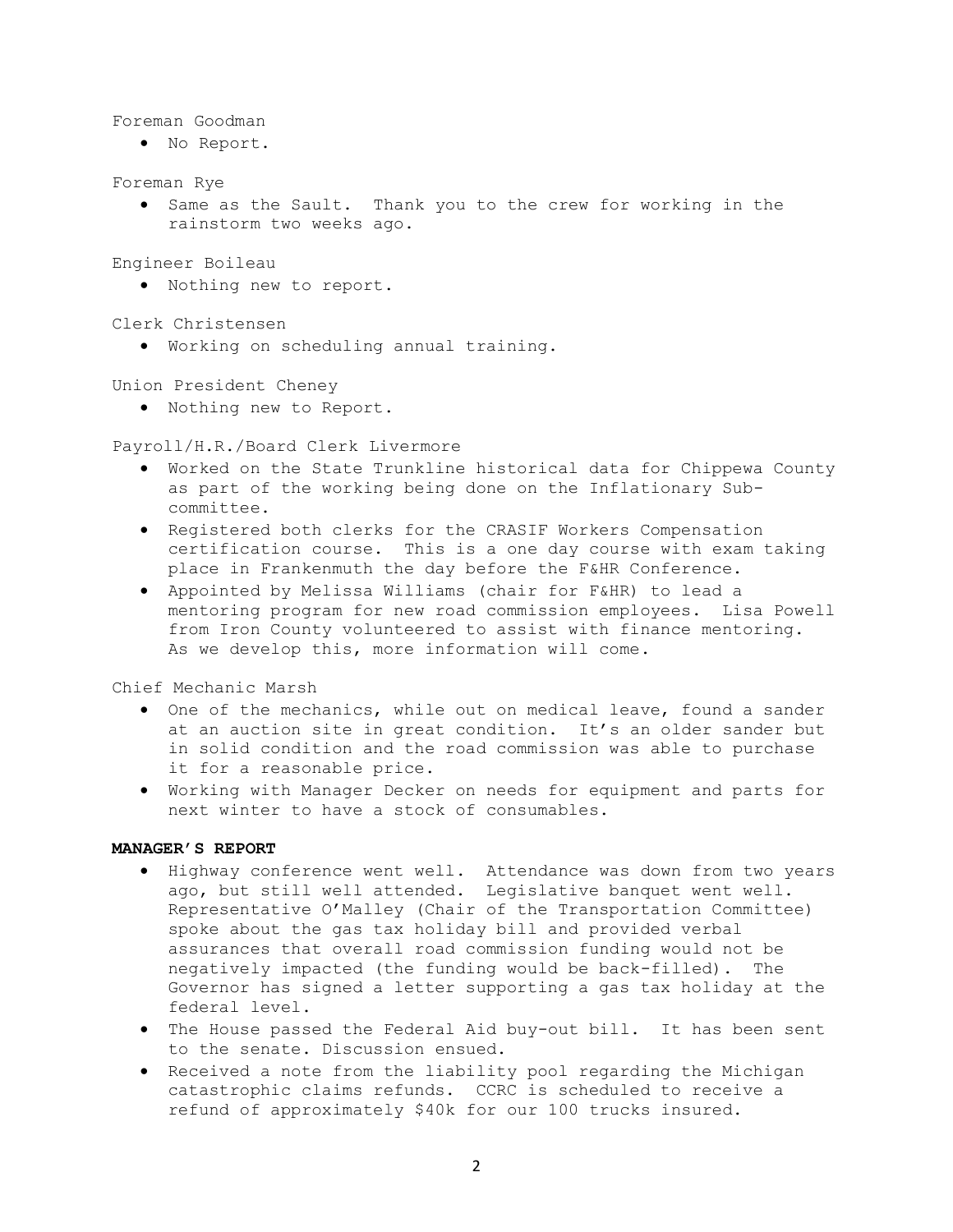- Seasonal weight restrictions will begin on Monday, March 21, 2022. This year a list of roads exempt from the restriction has been published on our website. Met with Trooper Brown to review restrictions and potential areas of concern.
- Invited to attend a round table discussion on April 8 regarding flood events and the potential for emergency funding needs.
- Had lunch with the Superior Township Supervisor. This may be the first steps to re-establishing a working relationship and addressing some road maintenance/construction needs.
- Starting conversations regarding fuel costs and summer work. Fuel conservation may be necessary to ensure adequate funds available for fall and winter work. **EVERYONE** at the road commission is asked to identify maintenance and/or training activities that need to be done which won't require fuel/heavy equipment use. With next year's National Work Zone Safety Awareness press event taking place in our facility, now is a good time to prepare our site for this level of public exposure.

## **NEW BUSINESS**

A.) State Trunkline Mowing Bid -

**MOTION** by Commissioner Gagnon **SECONDED** by Commissioner Moser to accept the two low bids (S&S and Little Man Services) and present them to MDOT for decision and award.

## **MOTION CARRIED**

B.) OPEB Transfer -

**MOTION** by Commissioner Gagnon **SECONDED** by Commission Moser to approve the transfer of \$200K to the OPEB Trust account at Morgan Stanley.

## **MOTION CARRIED**

#### **OLD BUSINESS**

• NONE

**County Commissioners Comments** 

• None.

# **PUBLIC COMMENTS**

- Barry Davis, Rudyard Township Supervisor, inquired about the volitivity of fuel prices on up-coming road projects. Manager Laitinen assured him that any executed road agreement contracts will be honored. Discussion ensued.
- Keith Erickson invited the board to join the crew at lunch-time of Friday to say good-bye to Larry Young. Larry has been with the road commission for 12 years and will be missed. Manager Laitinen echoed the appreciation for Larry and sense of loss his